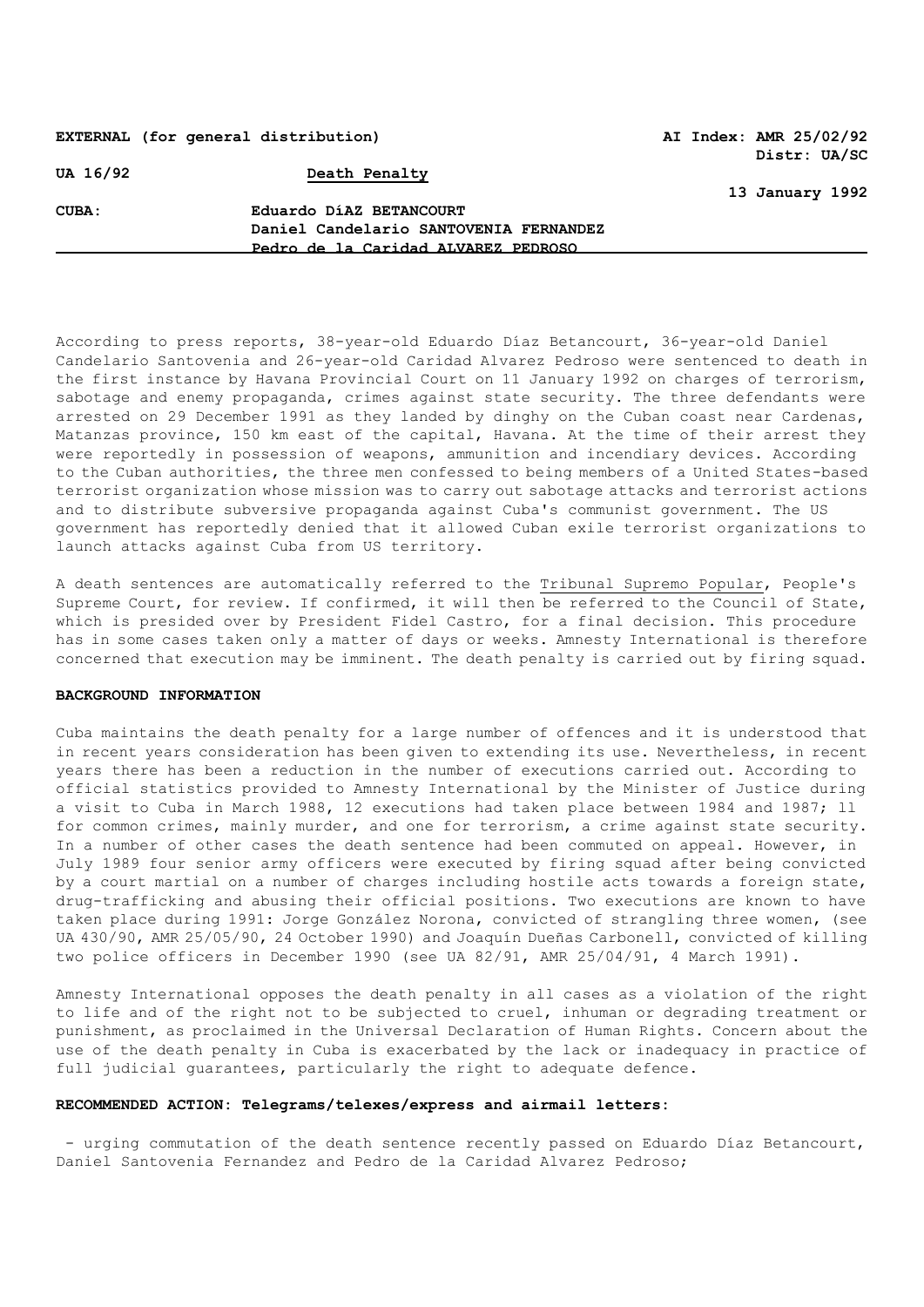- stating Amnesty International's unconditional opposition to the death penalty in all cases;

- welcoming the reduction in the use of the death penalty in recent years in Cuba but expressing concern that consideration is reportedly being given to extending its use.

```
page 2 of UA 16/92
```
### **APPEALS TO:**

1) President: Dr Fidel Castro Ruz Presidente del Consejo de Estado Ciudad del la Habana, Cuba **Telegrams: Presidente Castro, Havana, Cuba Telexes: 51212 P DESP PRESID**

**Salutation: Su Excelencia / Your Excellency**

2) President of the People's Supreme Court: Dr José Raúl Amaro Salup Presidente del Tribunal Supremo Popular Ciudad de la Habana, Cuba **Telegrams: Presidente, Tribunal Supremo Popular, Havana, Cuba Telexes: 511 437 TSUPO CU**

**Salutation: Señor Presidente / Dear President**

3) Minister of Justice: Dr Carlos Amat Forés Ministro de Justicia Ministerio de la Justicia Calle 0 No 216 8v0 piso entre 23 y Humbolt Vedado, Ciudad de la Habana, Cuba **Telegrams: Ministro Justicia, Havana, Cuba Telexes: 511 331 MINJU CU**

**Salutation: Señor Ministro / Dear Minister**

# **COPIES TO:** Attorney General: Dr Ramón de la Cruz Ochoa Fiscal General de la República Fiscalía General San Rafael 3 Ciudad de la Habana, Cuba

**Salutation: Señor Fiscal General/ Dear Attorney General**

Granma Apartado 6260 Ciudad de la Habana, Cuba

and to diplomatic representatives of Cuba in your country.